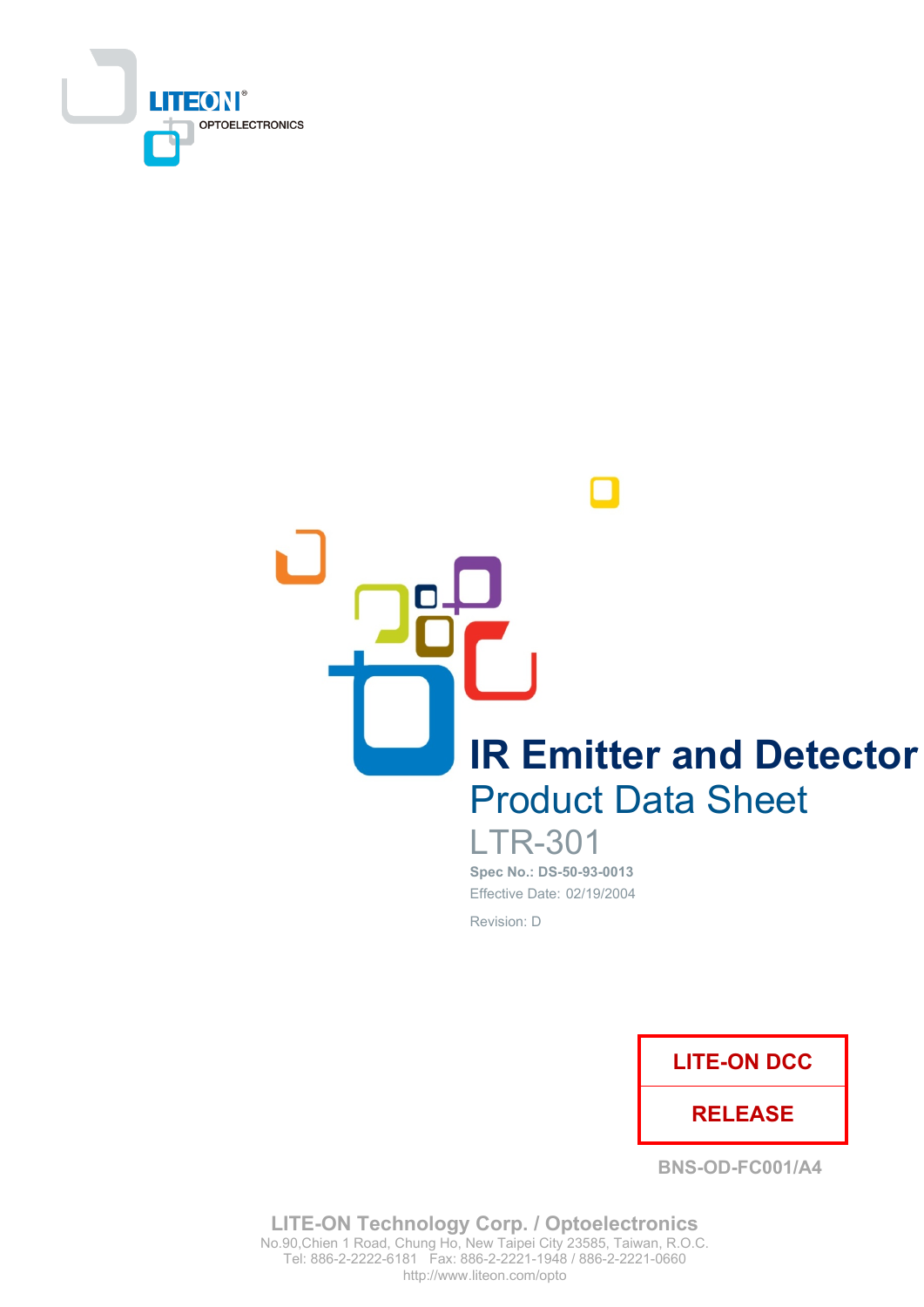

## **LITEON** LITE-ON TECHNOLOGY CORPORATION

Property of Lite-On Only

#### **FEATURES**

- \* WIDE RANGE OF COLLECTOR CURRENT
- \* LENSED FOR HIGH SENSITIVITY
- \* LOW COST PLASTIC SIDE LOOKING PACKAGE
- \* CLEAR TRANSPARENT COLOR PACKAGE

#### **PACKAGE DIMENSIONS**



#### NOTES:

- 1. All dimensions are in millimeters (inches).
- 2. Tolerance is  $\pm 0.25$ mm(.010") unless otherwise noted.
- 3. Lead spacing is measured where the leads emerge from the package.
- 4. Specifications are subject to change without notice.

Part No.: LTR-301 DATA SHEET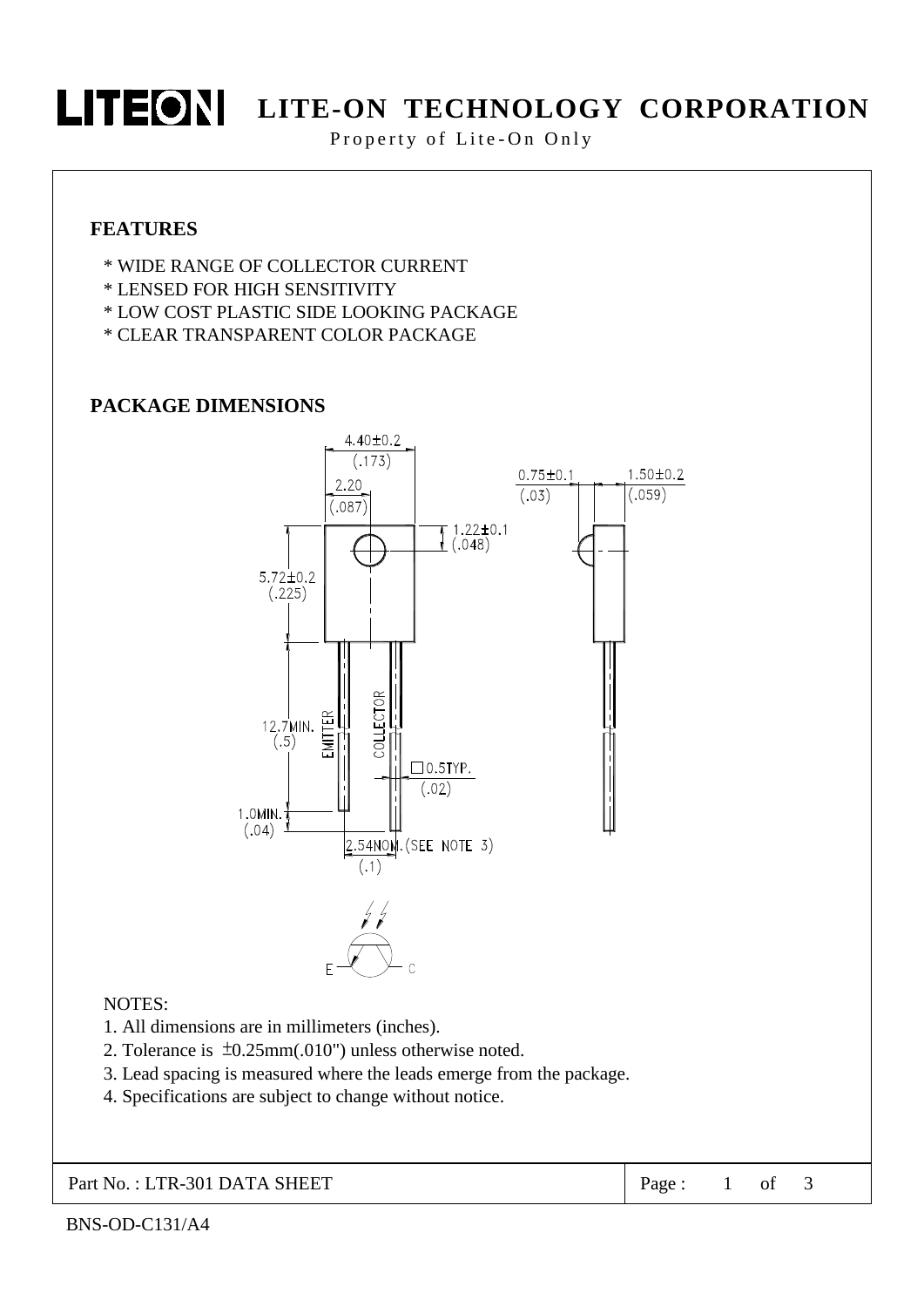

# **LITEON** LITE-ON TECHNOLOGY CORPORATION

Property of Lite-On Only

### **ABSOLUTE MAXIMUM RATINGS AT TA=25°C**

| <b>PARAMETER</b>                                                | <b>MAXIMUM RATING</b>                  | UNIT |  |  |
|-----------------------------------------------------------------|----------------------------------------|------|--|--|
| <b>Power Dissipation</b>                                        | 100                                    | mW   |  |  |
| Collector-Emitter Voltage                                       | 30                                     | V    |  |  |
| <b>Emitter-Collector Voltage</b>                                |                                        | V    |  |  |
| <b>Operating Temperature Range</b>                              | $-40^{\circ}$ C to + 85 <sup>°</sup> C |      |  |  |
| <b>Storage Temperature Range</b>                                | -55°C to + 100°C                       |      |  |  |
| <b>Lead Soldering Temperature</b><br>$[1.6mm(.063")$ From Body] | $260^{\circ}$ C for 5 Seconds          |      |  |  |

## ELECTRICAL OPTICAL CHARACTERISTICS AT TA=25°C

| <b>PARAMETER</b>                               | <b>SYMBOL</b>    | MIN. |    | TYP. MAX. UNIT |              | <b>TEST</b><br><b>CONDITION</b>                        | <b>BIN</b><br>NO. |
|------------------------------------------------|------------------|------|----|----------------|--------------|--------------------------------------------------------|-------------------|
| <b>Collector-Emitter Breakdown</b><br>Voltage  | $V_{(BR)CEO}$    | 30   |    |                | V            | $I_C = 1mA$<br>$Ee = 0mW/cm^2$                         |                   |
| <b>Emitter-Collector Breakdown</b><br>Voltage  | $V_{(BR)ECO}$    | 5    |    |                | V            | $I_E = 100 \mu A$<br>$Ee = 0mW/cm^2$                   |                   |
| <b>Collector Emitter Saturation</b><br>Voltage | $V_{CE(SAT)}$    |      |    | 0.4            | $\mathbf{V}$ | $I_C = 0.1mA$<br>$Ee = 1mW/cm^2$                       |                   |
| <b>Rise Time</b>                               | <b>Tr</b>        |      | 10 |                | $\mu$ s      | $V_{CC}$ = 5V                                          |                   |
| Fall Time                                      | <b>Tf</b>        |      | 15 |                | $\mu$ s      | $I_C = 1mA$<br>$R_L = 1K \Omega$                       |                   |
| <b>Collector Dark Current</b>                  | I <sub>CEO</sub> |      |    | 100            | nA           | $V_{CE} = 10V$<br>$Ee = 0mW/cm^2$                      |                   |
| <b>On State Collector Current</b>              | $I_{C(ON)}$      | 0.20 |    | 0.60           | mA           | $V_{CE} = 5V$<br>$Ee = 1mW/cm^2$<br>$\lambda = 940$ nm | <b>BIN A</b>      |
|                                                |                  | 0.40 |    | 1.08           |              |                                                        | <b>BIN B</b>      |
|                                                |                  | 0.72 |    | 1.56           |              |                                                        | <b>BINC</b>       |
|                                                |                  | 1.04 |    | 1.80           |              |                                                        | <b>BIND</b>       |
|                                                |                  | 1.20 |    | 2.40           |              |                                                        | <b>BINE</b>       |
|                                                |                  | 1.60 |    | 3.00           |              |                                                        | <b>BINF</b>       |
|                                                |                  | 2.00 |    | 3.84           |              |                                                        | <b>BING</b>       |
|                                                |                  | 2.56 |    |                |              |                                                        | <b>BINH</b>       |

Part No.: LTR-301 DATA SHEET

Page:  $2$  of

 $\mathfrak{Z}$